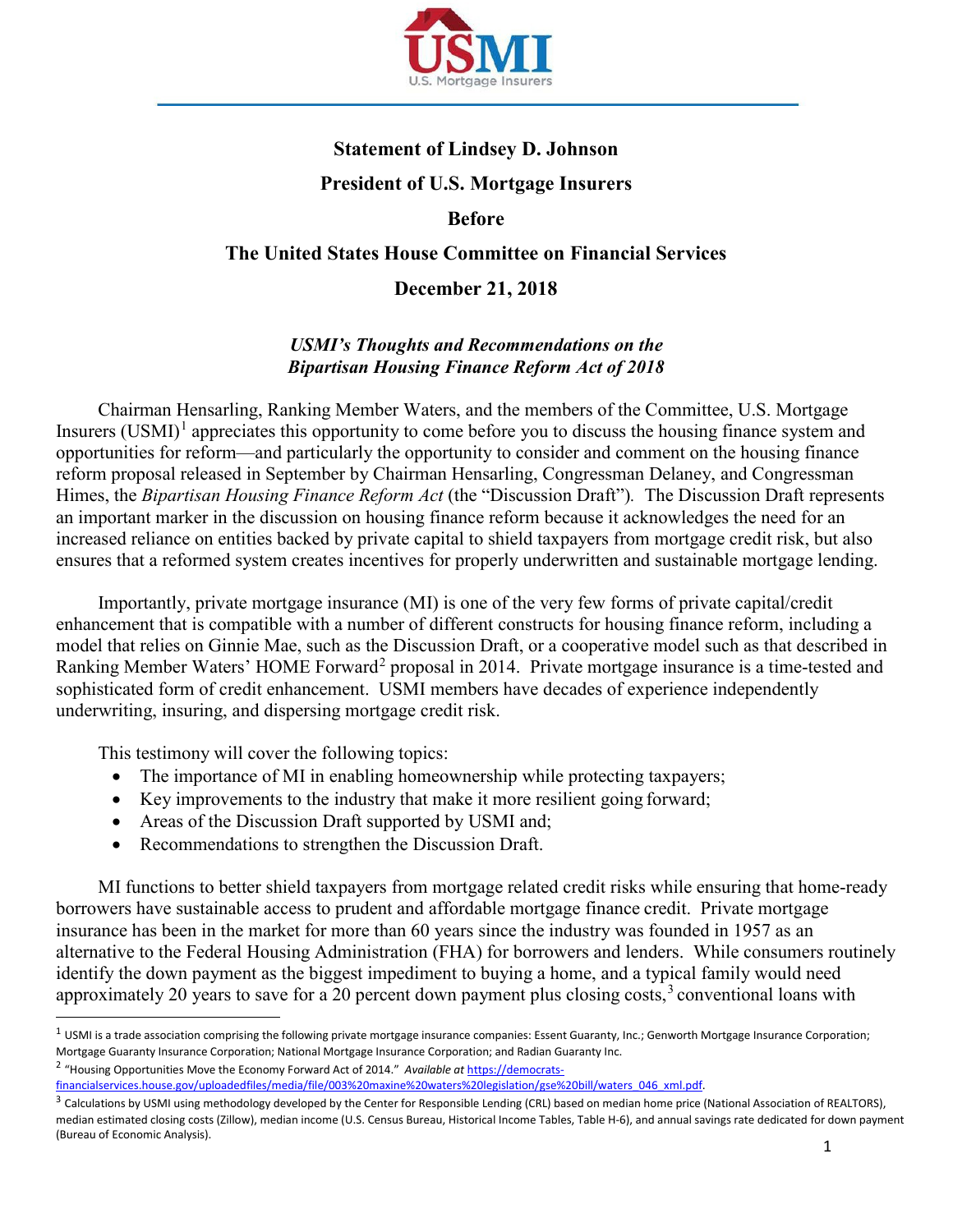

private MI allow borrowers to prudently get into homes with down payments as low as three percent. Over the past six decades, the MI industry has helped more than 30 million families attain homeownership in a prudent and affordable manner.

MI reduces taxpayer exposure by transferring, at origination, a substantial portion of mortgage credit risk to MI companies backed by private capital. Private MI is required to be a monoline form of insurance because, unlike other forms of capital markets executions and reinsurance, policymakers intended to ensure that a dedicated form of credit enhancement would be available across all housing market cycles. MI is one of the only sources of *permanent* private capital—capital provided through various market cycles—that does not rely on government backing. Throughout our 60-year history, including through the Great Recession, the MI industry *never* stopped paying claims, *never* stopped writing new insurance, and *never* received a "too big to fail" federal bailout. In fact, the MI industry has covered more than \$50 billion in claims since Fannie Mae and Freddie Mac, the government-sponsored enterprises (GSEs), entered conservatorship in 2008.

#### **The Importance of MI in Enabling Homeownership While Protecting Taxpayers**

*The Need for MI:* First, it is important to understand *why* there is a need for private MI. Data demonstrates that borrowers who make larger down payments are less likely to default on their mortgages than lower down payment borrowers. Congress understood the additional risk posed by borrowers with lower down payments and the need to mitigate that risk, but Congress also understood the importance of ensuring that prudent and affordable low down payment options were available to home-ready borrowers. In 1970, Congress included in the GSEs' legislative charters, the requirement to obtain private credit enhancement on loans with down payments less than 20 percent.<sup>[4](#page-1-0)</sup> This credit enhancement can be achieved in several ways—lender recourse, participation, or qualified insurance.

While private MI is not the only credit enhancement available under the GSEs' charters, for several reasons, private MI has been the most widely used in the high loan-to-value (LTV) space, including the benefits to borrowers and lenders:

*1. MI makes homeownership possible for creditworthy homebuyers who do not have the resources for a large down payment*. MI has helped millions of Americans become homeowners sooner in both a prudent and affordable way by assuming a portion of the credit risk on their loans. According to research from both the Center for Responsible Lending and USMI, it could take approximately 23 years for the average firefighter or 20 years for the average middle school teacher to save for a 20 percent down payment plus closing costs.<sup>[5](#page-1-1)</sup> Research by the National Association of REALTORS®<sup>[6](#page-1-2)</sup> suggests that Americans continuously cite saving for a down payment as one of the biggest hurdles for attaining homeownership. Furthermore, the demographic landscape of U.S. homeownership is forecasted to look significantly different than in past decades, with the share of minority households projected to increase from 30 percent in 2010 to 38 percent by  $2030<sup>7</sup>$  $2030<sup>7</sup>$  $2030<sup>7</sup>$  and account for approximately 80 percent of household formation for 2015-2035.<sup>[8](#page-1-4)</sup> Due to limited assets and savings for a large down payment, minority families tend to overwhelmingly rely on low down payment mortgage options to

 $\overline{a}$ <sup>4</sup> Federal National Mortgage Association Charter Act, 12 U.S.C. 1717(b)(2) and Federal Home Loan Mortgage Corporation Act, 12 U.S.C. 1454(a)(2).

<span id="page-1-1"></span><span id="page-1-0"></span><sup>5</sup> Calculations by USMI using methodology developed by the Center for Responsible Lending (CRL) based on median home price (National Association of REALTORS), median estimated closing costs (Zillow), median income (U.S. Department of Labor, Bureau of Labor Statistics, Occupational Employment & Wages), and average annual savings rate and ratio dedicated for down payment (Federal Reserve).

<span id="page-1-2"></span><sup>6</sup> National Association of REALTORS, *2018 Profile of Home Buyers and Sellers* (October 29, 2018)

<span id="page-1-3"></span><sup>&</sup>lt;sup>7</sup> Urban Institute, "Can the mortgage market handle the surge in minority homeownership?" (July 1, 2015).

<span id="page-1-4"></span><sup>8</sup> Harvard Joint Center for Housing Studies, *Updated Household Projections, 2015-2035: Methodology and Results* (December 12, 2016).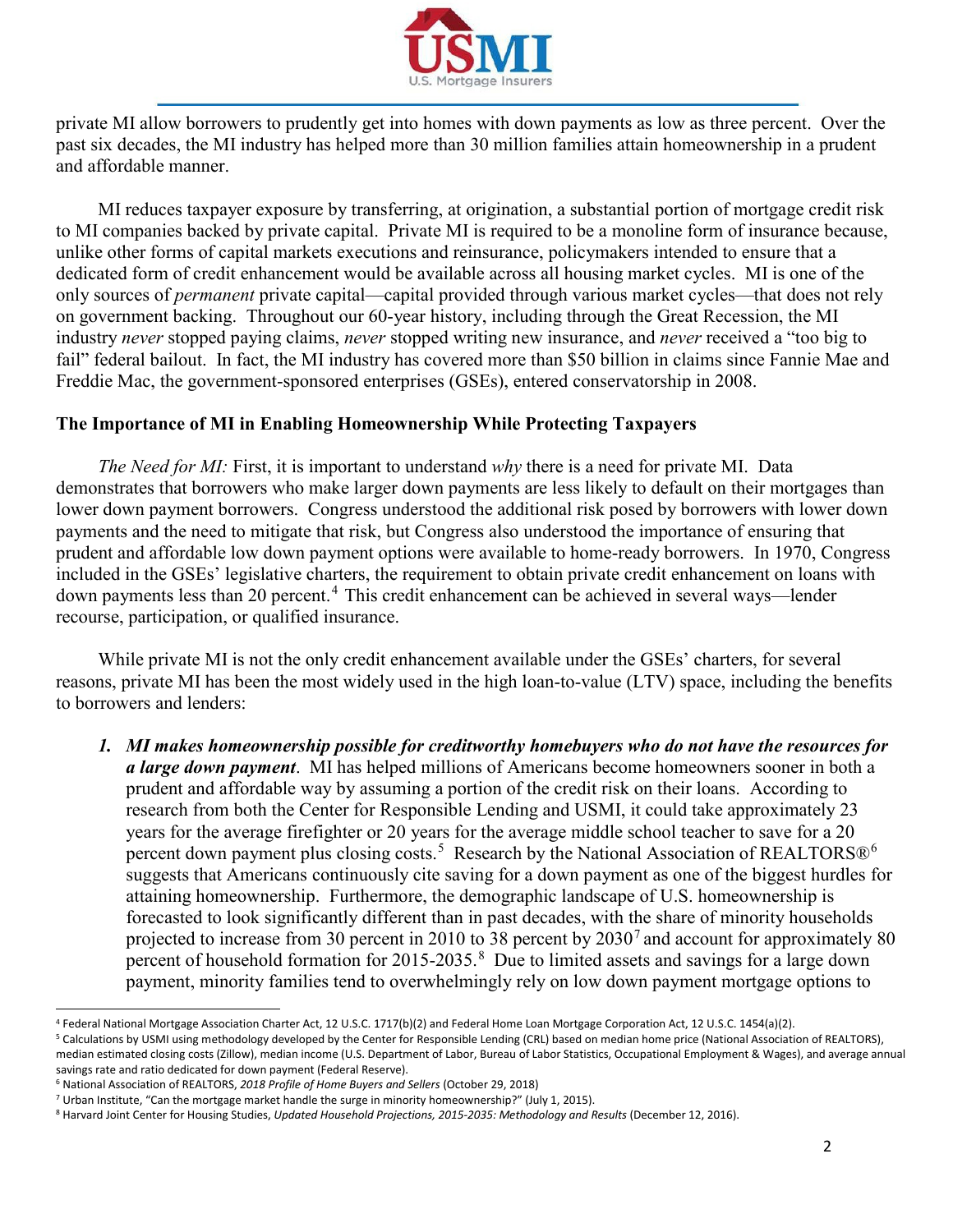

secure mortgage financing. Private MI is a reliable and prudent option to enable many of these low down payment borrowers achieve homeownership sooner.

In the past year alone, our industry has helped more than one million families purchase or refinance their mortgage with less than a 20 percent down payment. Nearly 60 percent of purchase borrowers who had private MI were first-time homebuyers<sup>[9](#page-2-0)</sup> and MI is focused on lowto moderate-income borrowers; more than 40 percent of borrowers with MI have incomes below \$75,000 per year.<sup>[10](#page-2-1)</sup> And in the event a borrower encounters unexpected hardships, private MIs have a clear incentive to help borrowers avoid foreclosure. As one of the few entities in the mortgage finance chain whose business interests align with borrowers', private MIs have become an important resource to ensure sustainable homeownership is within reach for many borrowers.

- *2. MI is available to lenders of all sizes and types*. One reason that MI has worked so well and played such a significant role is its ability to be used by *any* approved lender of *any* size doing business with the GSEs. Private MI has the distinct advantage of being inclusive and scalable for originators of all types and sizes, including community banks, credit unions, and other small originators. MIs have relationships with several thousand financial institutions and compete on services provided to these institutions such as loan turn time, employee and borrower education, and streamlined technology. MI serves lenders by enabling them to originate high LTV loans on a capital efficient basis—as federal regulators recognize this credit enhancement and reduction in loss severity associated with mortgage insurance and provide capital relief to financial institutions with its use. Importantly, lender selection of credit enhancement has been a function of the primary mortgage market for more than 60 years and enables lenders to best serve borrowers and manage their counterparty risk.
- *3. Finally*, *MI serves the GSEs and ultimately protects taxpayers.* Because MIs stand in a firstloss position on high LTV loans, MIs are motivated to provide an additional layer of strong underwriting and loss mitigation services to the housing finance system. When ultimately called upon, MIs are regulated and capitalized to withstand economic shocks as evidenced by the more than \$50 billion paid in claims since the onset of the financial crisis—a direct benefit to taxpayers.

#### **Key Improvements to the Industry that Make It More Resilient Going Forward**

Simply put, the MI industry is not the same as it was 60 years ago. In fact, even within the last 10 years the industry has been significantly strengthened and improved through enhanced capital and regulatory requirements, underwriting, and technology investments. Serving as one of the only forms of private capital available to protect against and provide credit enhancement to borrowers through the financial crisis, the industry fully understands what it takes to withstand a significant downturn. MIs took the lessons from the financial crisis to heart by making several very significant updates: 1) the MI industry has drastically improved claims paying ability through new capital and operational standards, the Private Mortgage Insurer Eligibility Requirements (PMIERs), which have nearly doubled the required capital for MIs to do business with the GSEs; 2) the industry updated its Master Policy contracts to make it much clearer how and when a MI pays a claim; and 3) the industry continues to expand its use of credit risk transfer (CRT). CRT through an MI, however, is done in such a way where the MI industry—well capitalized going-concern companies with real skin-in-the game—actively manages its credit risk exposure

<span id="page-2-0"></span> $\overline{a}$ <sup>9</sup> GSE Aggregate Data

<span id="page-2-1"></span><sup>10</sup> USMI member data.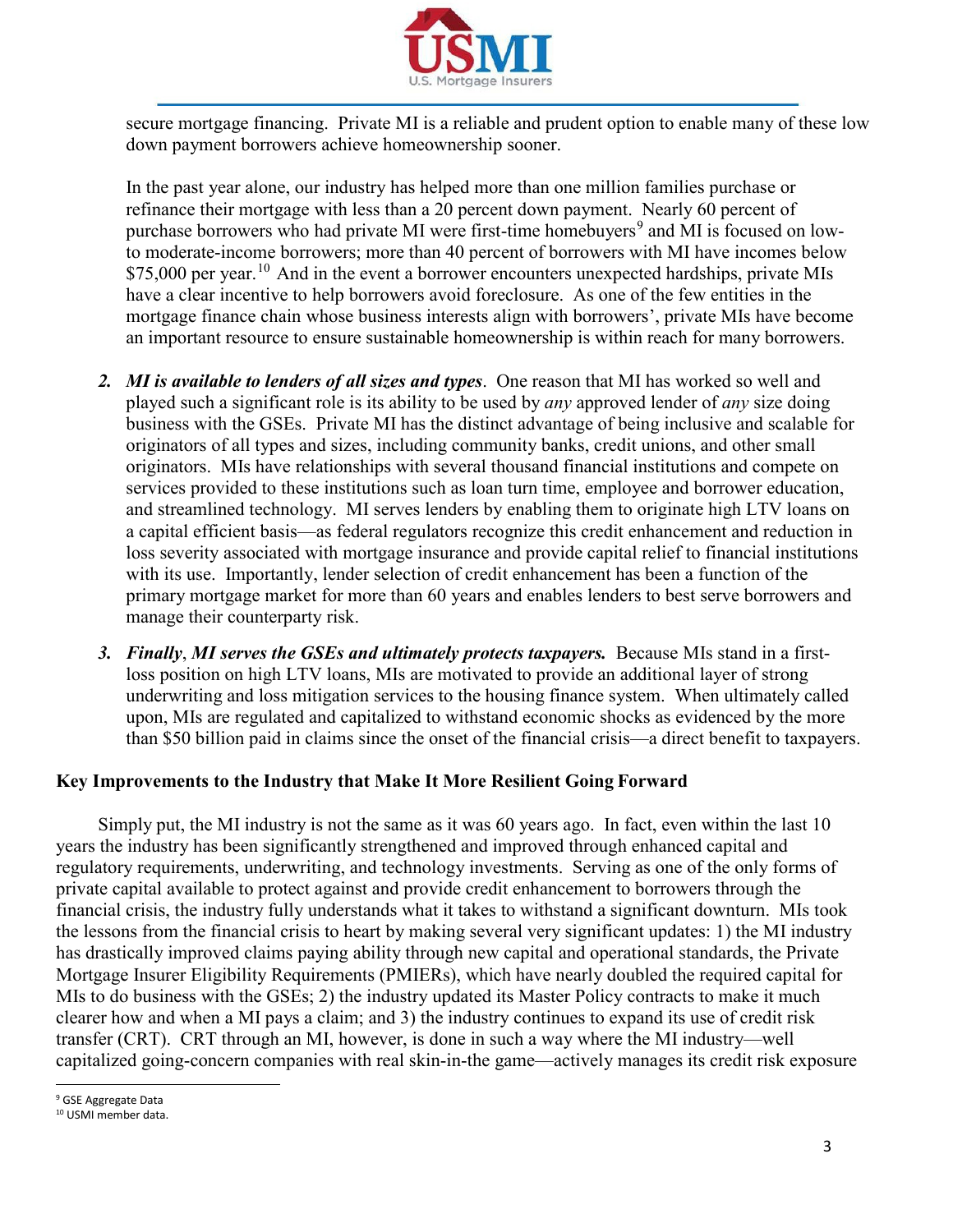

(including underwriting a significant portion of new business) and the industry holds capital against these executions. Since 2013, USMI members have transferred to the global capital and reinsurance markets \$34 billion of risk, covering \$160 billion of primary risk written.<sup>[11](#page-3-0)</sup>

*Enhanced and Increased Capital Standards – PMIERs.* In addition to an ongoing effort to update the state insurance regulatory framework for MI,<sup>[12](#page-3-1)</sup> MIs have new capital and operational standards under PMIERs issued by the GSEs in conjunction with FHFA. These increased capital requirements are more risk sensitive and the GSEs conduct regular monitoring of capital and operational compliance. MIs' minimum surplus and reserve requirements cause MIs to retain premiums earned during periods of economic expansion in order to be able to cover losses during downturns. Under the new risk sensitive requirements, most MIs have current asset requirement over 7 percent with a minimum 5.6 percent risk-in-force.



PMIERs are expressly designed to measure, monitor, and control mortgage insurer counterparty risk by establishing robust standards for the companies' capital levels, business activities, risk management, underwriting practices, quality control, and lender approval and monitoring activities. PMIERs are also updated —most recently in September  $2018^{14}$  $2018^{14}$  $2018^{14}$ —to address any new concerns that arise in the markets. As of the latest update to PMIERs, USMI members have maintained levels significantly over the PMIERs minimum requirements and USMI members collectively hold more \$2.9 billion in excess of these requirements.[15](#page-3-4) **The combination of PMIERs and state regulation results in a level of oversight that is significantly more robust and granular than that of other GSE counterparties.**

*Updated Master Polices for MIs.* New MI Master Policies went into effect in October 2014, following substantial input from FHFA. These Master Policies increase clarity of terms and streamline the payment of claims to ensure that, in the event of borrower default, the MI results in reliable and predictable claims payments. These new policies articulate in much greater detail the conditions, in some cases tied to quantitative thresholds, that must be met before coverage on an insured loan may be rescinded. The new Master Policies ensure timely, consistent, and accurate policy and claim administration, creating high visibility and

 $\overline{a}$ 

*[13](#page-3-2)*

<span id="page-3-0"></span><sup>11</sup> USMI member data.

<span id="page-3-1"></span><sup>12</sup> The National Association of Insurance Commissioners (NAIC) is currently in the process of modifying its *Mortgage Guaranty Insurance Model Act* to revise areas of solvency regulation for mortgage insurers, particularly minimum capital and surplus requirements.

<span id="page-3-2"></span><sup>&</sup>lt;sup>13</sup> PMIERs capital sufficiency ratio based on USMI member company 3Q2018 10-Q filings.

<span id="page-3-3"></span><sup>14</sup> Federal Housing Finance Agency, *Fannie Mae and Freddie Mac Update The Private Mortgage Insurer Eligibility Requirements* (September 27, 2018). *Available at* [https://www.fhfa.gov/Media/PublicAffairs/Pages/Fannie-Mae-and-Freddie-Mac-Update-Their-Private-Mortgage-Insurer-Eligibility-Requirements.aspx.](https://www.fhfa.gov/Media/PublicAffairs/Pages/Fannie-Mae-and-Freddie-Mac-Update-Their-Private-Mortgage-Insurer-Eligibility-Requirements.aspx)

<span id="page-3-4"></span><sup>15</sup> USMI member company 3Q2018 10-Q filings.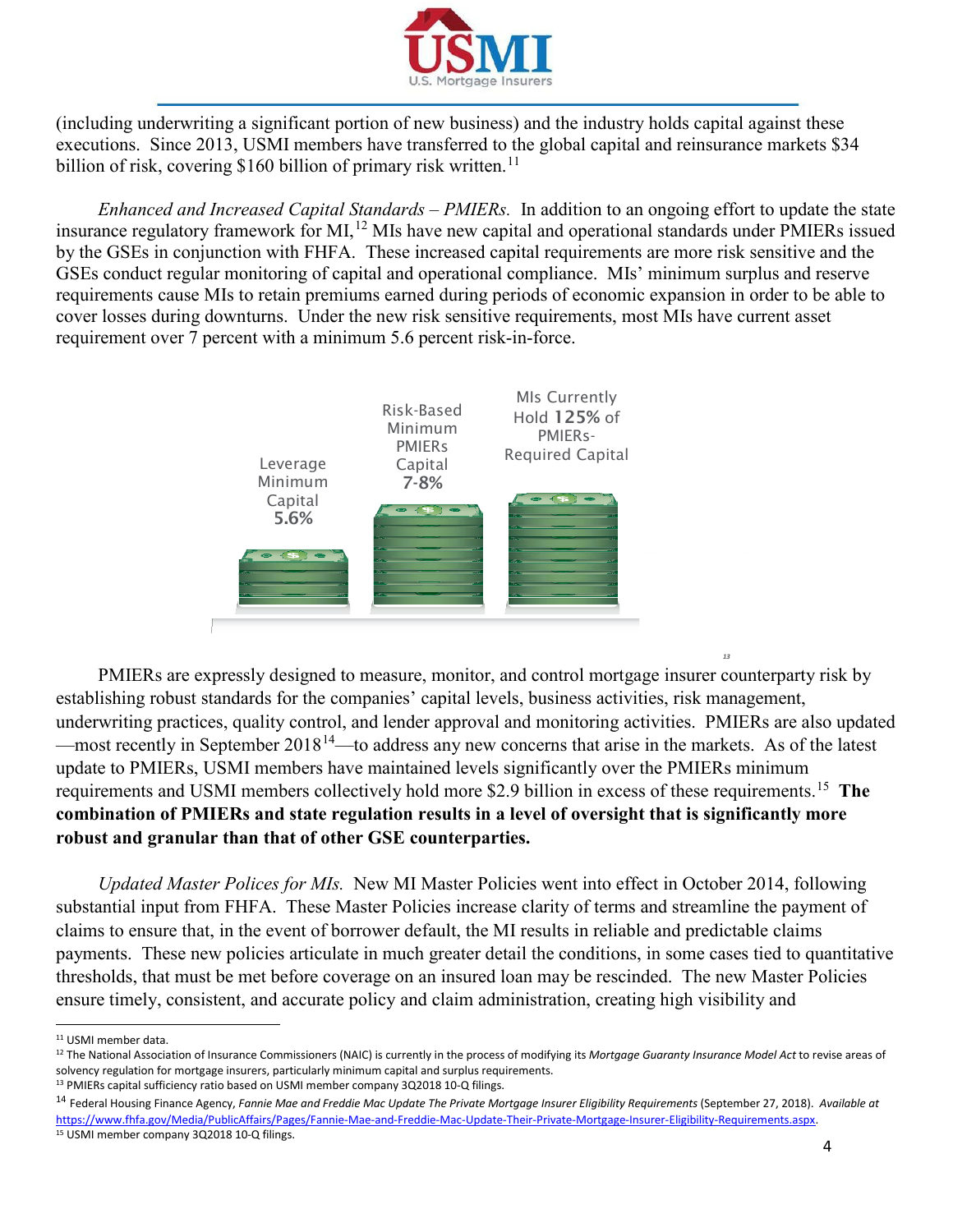

responsiveness for performing loss mitigation (workouts for borrowers who become late on their payments). MIs work with investors and servicers to help homeowners facing foreclosure. The industry's business model aligns with borrowers, investors and servicers not only to help put borrowers into homes, but to keep them there.

While MIs have made significant improvements to ensure resiliency going forward, as important are improvements in origination quality through the implementation of the Ability-To-Repay/Qualified Mortgage Rule  $(ATR/QM Rule)^{16}$  $(ATR/QM Rule)^{16}$  $(ATR/QM Rule)^{16}$  and changes to lender representations and warranties on the quality of mortgages acquired by the GSEs that have resulted in a stronger mortgage finance system as a whole. The chart below demonstrates three significant developments that have each contributed to stabilizing the housing finance market and improved the quality of mortgage credit to the benefit of borrowers, lenders, and taxpayers alike.

| <b>Market/Regulatory Enhancements Post-Crisis</b>                                                                                                                                                                                                                                                                                 |                                                                                                                                                                                                                                                                                                        |                                                                                                                                                                                                                 |
|-----------------------------------------------------------------------------------------------------------------------------------------------------------------------------------------------------------------------------------------------------------------------------------------------------------------------------------|--------------------------------------------------------------------------------------------------------------------------------------------------------------------------------------------------------------------------------------------------------------------------------------------------------|-----------------------------------------------------------------------------------------------------------------------------------------------------------------------------------------------------------------|
| <b>ATR/QM Rule</b>                                                                                                                                                                                                                                                                                                                | Representations &<br><b>Warranties Framework</b>                                                                                                                                                                                                                                                       | <b>MI Underwriting</b>                                                                                                                                                                                          |
| Loan quality has vastly improved, with<br>single-family delinquencies only being<br>0.79 percent for Fannie Mae and 0.71<br>percent for Freddie Mac, <sup>17</sup> representing the<br>overall conventional market. Much of this<br>is the result of enhanced lending standards<br>stemming from the implementation of<br>ATR/QM. | FHFA and the GSEs have engaged<br>in a multi-year effort since 2012 to<br>improve the Framework. Prior to<br>this effort, the GSEs had significant<br>discretion to determine whether or<br>not a loan had underwriting defects<br>and what constituted an appropriate<br>remedy for a defective loan. | In addition to higher capital and<br>operational standards through<br>PMIERs and updated Master<br>Policies, MIs have significantly<br>increased their reviews of both their<br>own and delegated underwriting. |

The private MI industry is designed to protect lenders and investors from mortgage credit risk, while ensuring low down payment borrowers have access to safe, reliable and prudently underwritten mortgage credit.

### **Hensarling-Delaney-Himes** *Bipartisan Housing Finance Reform Act of 2018*

The Discussion Draft underscores the importance of the conversation about reforming the nation's housing finance system. USMI continues to be supportive of comprehensive housing finance reform and believes that the Ginnie Mae construct for reform is a sensible approach that relies on existing infrastructure and systems to facilitate conventional mortgage financing. We see that the Discussion Draft affirms four fundamental bipartisan reform elements, all of which align with USMI's stated principles for housing finance reform:

- 1. **Protect Taxpayers**. The Discussion Draft recognizes the need for private capital, and clearly intends to put a significant amount of private capital ahead of taxpayers. The discussion draft also recognizes that a government guaranty should be remote and positioned behind that private capital. Further, the Discussion Draft recognizes and sustains some of the important gains that have been made in protecting consumers and taxpayers, such as a maximum LTV, loan limits, and a requirement to meet some definition of the ATR/QM Rule.
- 2. **Promote Stability**. The Discussion Draft also recognizes that to maintain stability in the secondary market and to sustain access to 30-year fixed rate mortgages, it is necessary to have an explicit guaranty by the federal government on qualifying mortgage-backed securities (MBS). Further, the proposal

 $\overline{a}$ <sup>16</sup> Ability to Repay and Qualified Mortgage Standards Under the Truth in Lending Act (Regulation Z), 78 Fed. Reg. 6407 (January 30, 2013).

<span id="page-4-1"></span><span id="page-4-0"></span><sup>17</sup> Fannie Mae Monthly Summary (October 2018) and Freddie Mac Monthly Volume Summary (October 2018).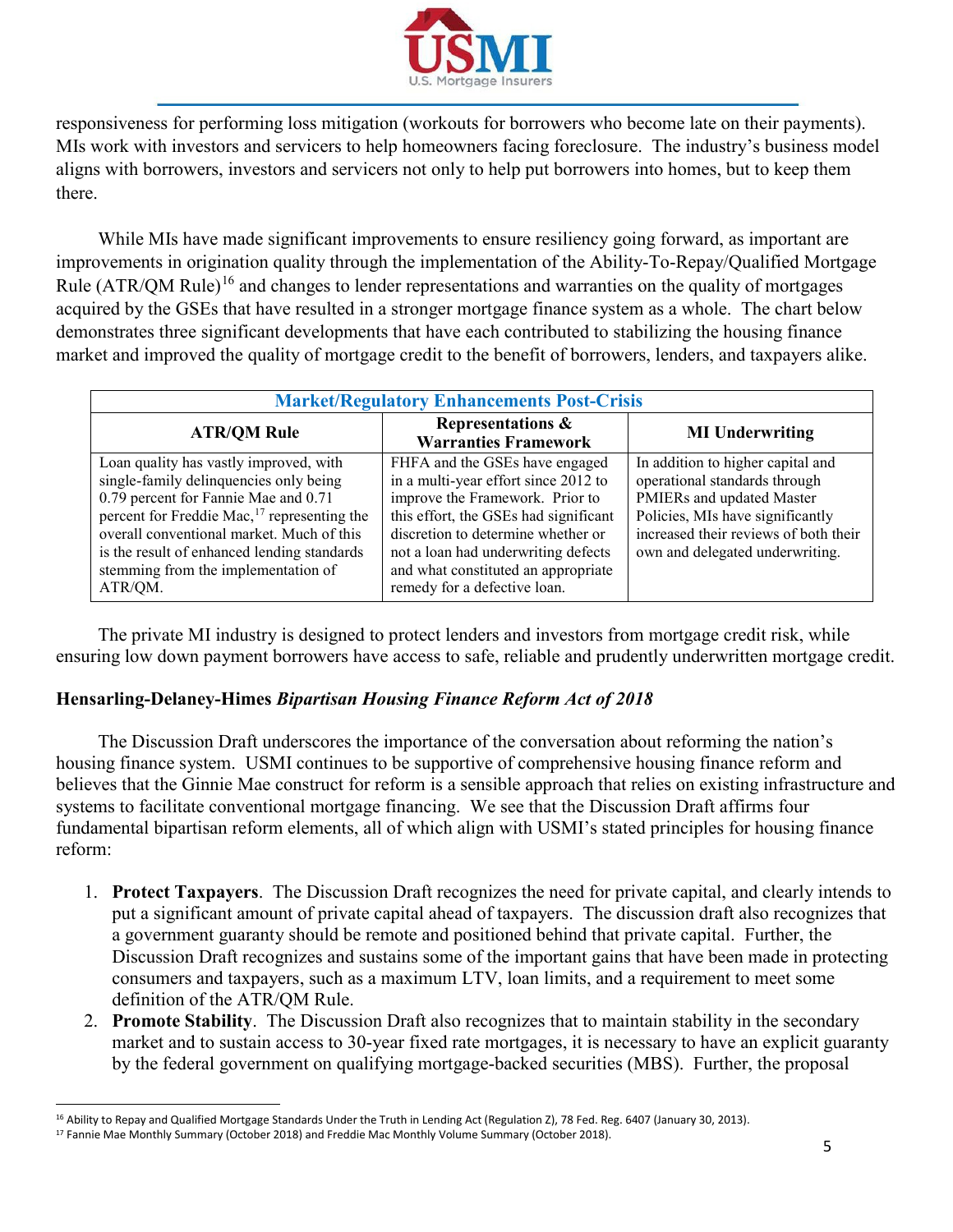

promotes stability within the marketplace by incorporating parts of the mortgage finance system that exist and work well—notably by using the existing infrastructure of Ginnie Mae to separate the role of issuer and credit enhancer, preserve loan-level credit enhancement, and consolidate the government backstop authority into one program.

- 3. **Ensure Accessibility**. The Discussion Draft aims to make the government guaranty available to all lenders regardless of the size of the institution or the amount of volume produced by each lender. The proposal further promotes access by transferring proprietary systems developed by the GSEs in conservatorship to a publicly available Mortgage Security Market Exchange and encourages increased competition between issuers and credit enhancers within their segments of the housing finance system.
- 4. **Foster Transparency**. The Discussion Draft seeks to promote transparency in the marketplace by making all GSE loan-level data publicly available. As further discussed below, USMI agrees with these measures in the Discussion Draft and believes that even more can be done to promote transparency around pricing and underwriting.

### **Recommendations to Strengthen the** *Bipartisan Housing Finance Reform Act of 2018*

# **Recommendation 1—To Better Protect Taxpayers and Promote Stability in the Conventional Market the Discussion Draft Should Require:**

• **Loan-Level Credit Enhancement Issued at the Time of Origination***.* USMI commends the approach to use the Ginnie Mae system in the Discussion Draft for a number of reasons, including that it separates the roles of issuer and credit enhancer, which reduces systemic risk without reducing borrower or lender access. Today, Ginnie Mae and its issuers are familiar with, recognize the value and utility of, and operate using loan-level insurance through the FHA, Veterans Affairs (VA), and Rural Housing Service (RHS) programs. We recommend expanding this approach for the conventional mortgage market by using private, entitybased loan-level credit enhancement providers that are subject to robust regulation and sufficiently capitalized to cover all expected losses. Simply put, this would modify Ginnie Mae's current operating model by substituting these private entities for the FHA, VA, or RHS as the primary insurers for conventional mortgages.

Today, MIs provide both loan-level and pool insurance, and both forms of coverage face the same balancing act between achieving sufficient risk sensitivity to make coverage and pricing fair and achieving affordability for the largest possible number of consumers. Pool insurance has no advantage over loan-level in this regard. Further, the current Ginnie Mae system does not rely on "security-level" credit enhancement (pool insurance) and the reliance on pool insurance is not necessary merely because private capital is substituted for public support. However, USMI broadly believes that loan-level entity-based credit enhancers such as private MI companies have several advantages for sustaining access to credit and providing credit protection during all cycles. As Ginnie Mae already knows with their existing government insurance programs, loan-level credit enhancement is needed to *actively manage* credit risk, reduce losses at the individual borrower level, afford lenders the flexibility for secondary market execution, and ensure quality in loan manufacturing. Being part of the loan from the time it is originated today allows mortgage insurers to provide a second set of eyes when it comes to underwriting in order to ensure the borrower can afford the mortgage—and because MIs cover first loss—there is a further incentive to use strong underwriting, work with the borrower, servicer and investor in the event of default, which ultimately strengthens the mortgage finance system.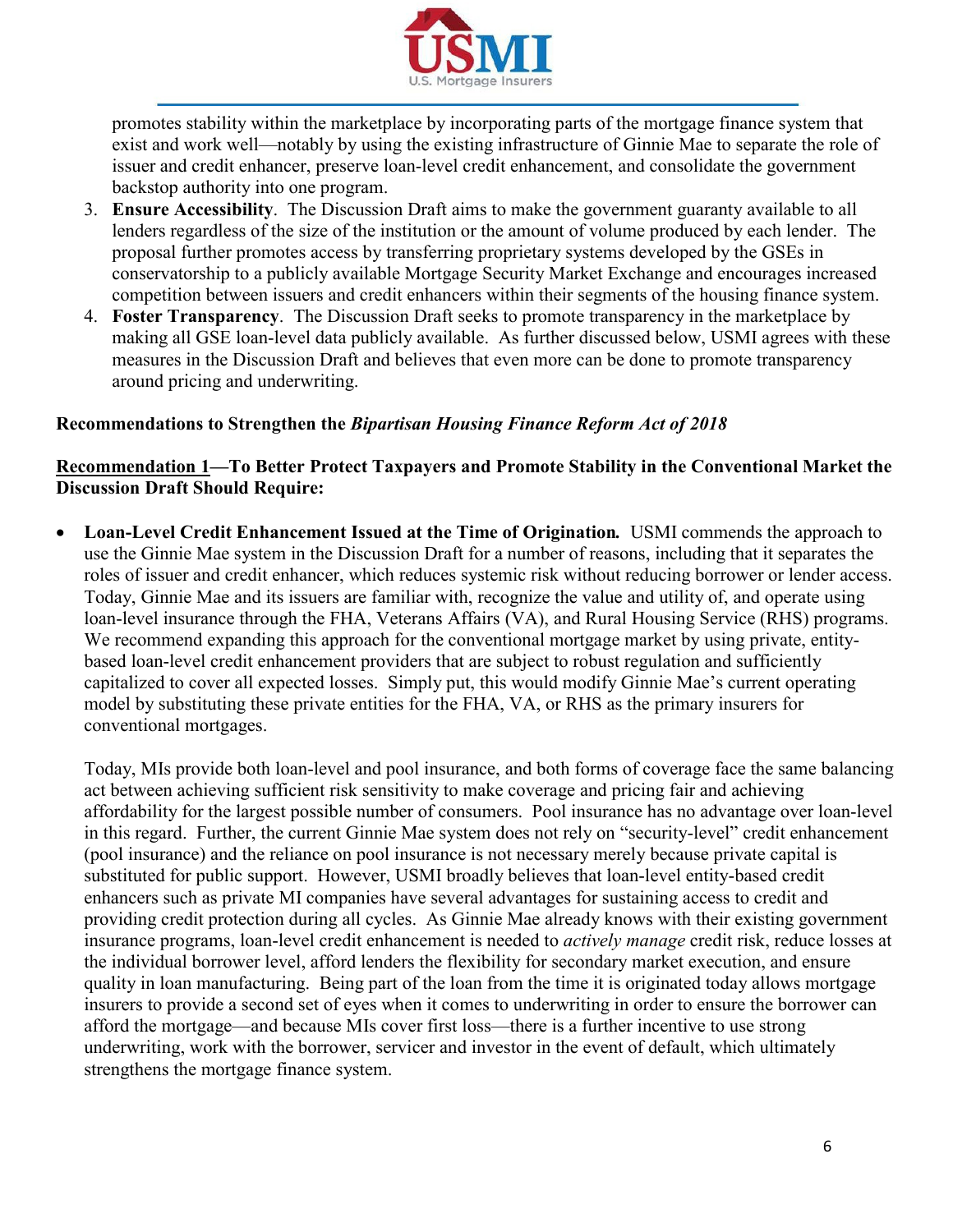

• **To Promote Stability Credit Protection Should be Provided by Entities Available Through Economic Cycles.** To ensure consumer access, taxpayer protection, and stability across all markets, the Discussion Draft should require that permanent sources of entity-based private capital providers have the ability to actively manage and insure mortgage credit risk during all market cycles. Doing so will increase transparency and accountability while reducing the government's dominance/control in the housing finance market and taxpayers' exposure to mortgage credit risk.

While the reforms in the mortgage finance system to date (such as the ATR/QM Rule) should make future downturns in housing less severe and the system generally more resilient, another downturn is inevitable. Because of our monoline nature, MIs have a direct interest in being available to take mortgage credit and absorb mortgage losses through *all* credit cycles—something that is different from other forms of credit enhancement being explored today. Nearly all other forms of private capital taking mortgage credit risk prior to the financial crisis ceased to exist during the financial crisis. However, during its more than 60-year history, including the most recent financial crisis, the private MI industry has *never stopped writing new business and never stopped paying claims.* Private MI understands what it takes to be durable through cycles as the industry is one of the *only* time-tested *permanent* source of private capital that serves to protect lenders, the GSEs and taxpayers against first-loss credit risk. The mortgage insurance industry, as evidenced by its performance through the unprecedented downturn of the recent housing crisis, has demonstrated both its utility and resiliency.

USMI has continually suggested that there is an important role for the new CRT partners and transaction types that the GSEs have experimented with over the last several years. However, it is important to note for any credit enhancement or CRT to have real value, it must be a *reliable* source of loss absorption when needed, ahead of the GSEs and, and it must be consistently *available* as a form of risk transfer, including during volatile mortgage credit markets.

Therefore, it would make sense to require the entity-based private credit enhancers to underwrite, hold capital against, and use sound capital and risk management practices, including utilizing the reinsurance and capital markets when they are available. *In this regard, it is appropriate that the bill encourage entities holding first loss credit risk to diversify risk on the back-end when these markets are available.*

The MI industry has decades of experience participating in reinsurance transactions in the normal course of business, a practice that allows MIs to disperse risk to enhance their capital allocations and manage risk exposure. In recent years, all USMI member companies have participated in various capital markets transactions, including a series of credit linked notes, that have expanded the industry's ability to lay off credit risk to other private market participants. Since 2013, USMI members have transferred to the global capital and reinsurance markets \$34 billion of risk, covering \$160 billion of primary risk written.<sup>18</sup> Expanding the proportional use of MI-based CRT will enhance the overall availability of CRT to the Enterprises and therefore contribute significantly to market stability.

• **To Better Protect Taxpayers, a Government Guaranty Should be Conditional on Private Capital Covering All but Remote Credit Loss – Drawn on Only in Catastrophic Scenarios.** To achieve this, it is essential that as a condition to receive the government's explicit guaranty, all loans must be credit enhanced—through a combination of a borrower's equity and first loss risk protection from an entity-based credit enhancer—to cover *all* expected losses. One of the principal aims of housing finance reform should be to increase the permanent sources of private capital standing in front of the government and taxpayers,

<span id="page-6-0"></span><sup>18</sup> USMI member data.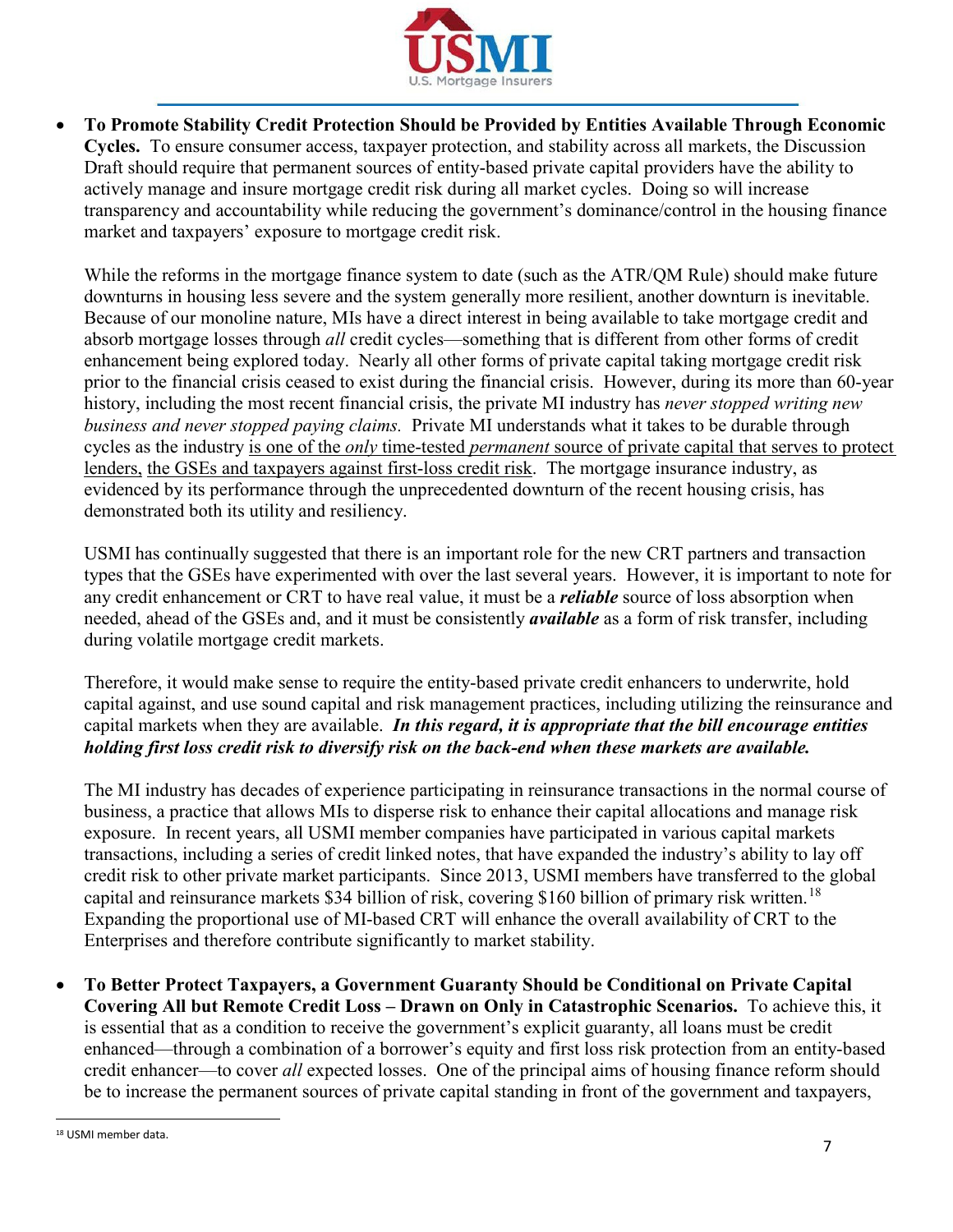

not reduce it. While FHFA or Ginnie Mae should establish what is "expected loss," data from the recent financial crisis suggests that if permanent private capital covers roughly 40 percent of first loss risk in all markets, the government and taxpayer exposure is virtually eliminated. One of the most efficient, effective, accessible and transparent means of achieving this credit protection is through use of greater credit enhancement**—**such as private mortgage insurance that covers 40 percent or 50 percent of the value of the loan**—**to reduce credit risk exposure to the most remote catastrophic risk. Today, private MI covers between 6 and 35 percent of the value of a loan depending on the size of the down payment, covering on average 25 percent of the value of a loan. According to the recent independent analysis by Urban Institute, the GSEs' overall risk exposure on "30-year fixed rate, fully documentation, fully amortizing mortgages, the loss severity of loans with PMI is 40 percent lower than that without, despite the higher LTV of mortgages with PMI." $^{19}$  $^{19}$  $^{19}$ 



**GSE Loans with PMI: Reduction in Loss Severity Because of PMI, by Origination Year Groupings**

#### **Sources**: Fannie Mae, Freddie Mac, and the Urban Institute.

**Note**: GSE = government-sponsored enterprise; PMI = private mortgage insurance. The GSE credit data are limited to 30-year fixed- rate, full documentation, fully amortizing mortgage loans. Adjustable-rate mortgages and Relief Refinance Mortgages are not included. Fannie Mae data include loans originated from the first quarter of 1999 (Q1 1999) to Q4 2015, with performance information on these loans through Q3 2016. Freddie Mac data include loans originated from Q1 1999 to Q3 2015, with performance information on these loans through Q1 2016.

Further, as reported by Fannie Mae in a 2017 CRT investor presentation, standard coverages mortgage insurance covered over 40 percent of losses on high LTV loans during the recent financial crisis and covered roughly 70 percent of losses in recent book years.<sup>[20](#page-7-1)</sup> It is essential that first loss risk be borne by private entities that meet strict capital and operational standards, that are able to underwrite mortgage credit risk, and that can be available throughout market cycles, ensuring that taxpayers are truly placed in a remote risk position.

<span id="page-7-0"></span><sup>19</sup> Urban Institute, *Sixty Years of Private Mortgage Insurance in the United States* (August 22, 2017).

<span id="page-7-1"></span><sup>&</sup>lt;sup>20</sup> Fannie Mae Connecticut Avenue Securities (CAS) Investor Presentation (December 2017).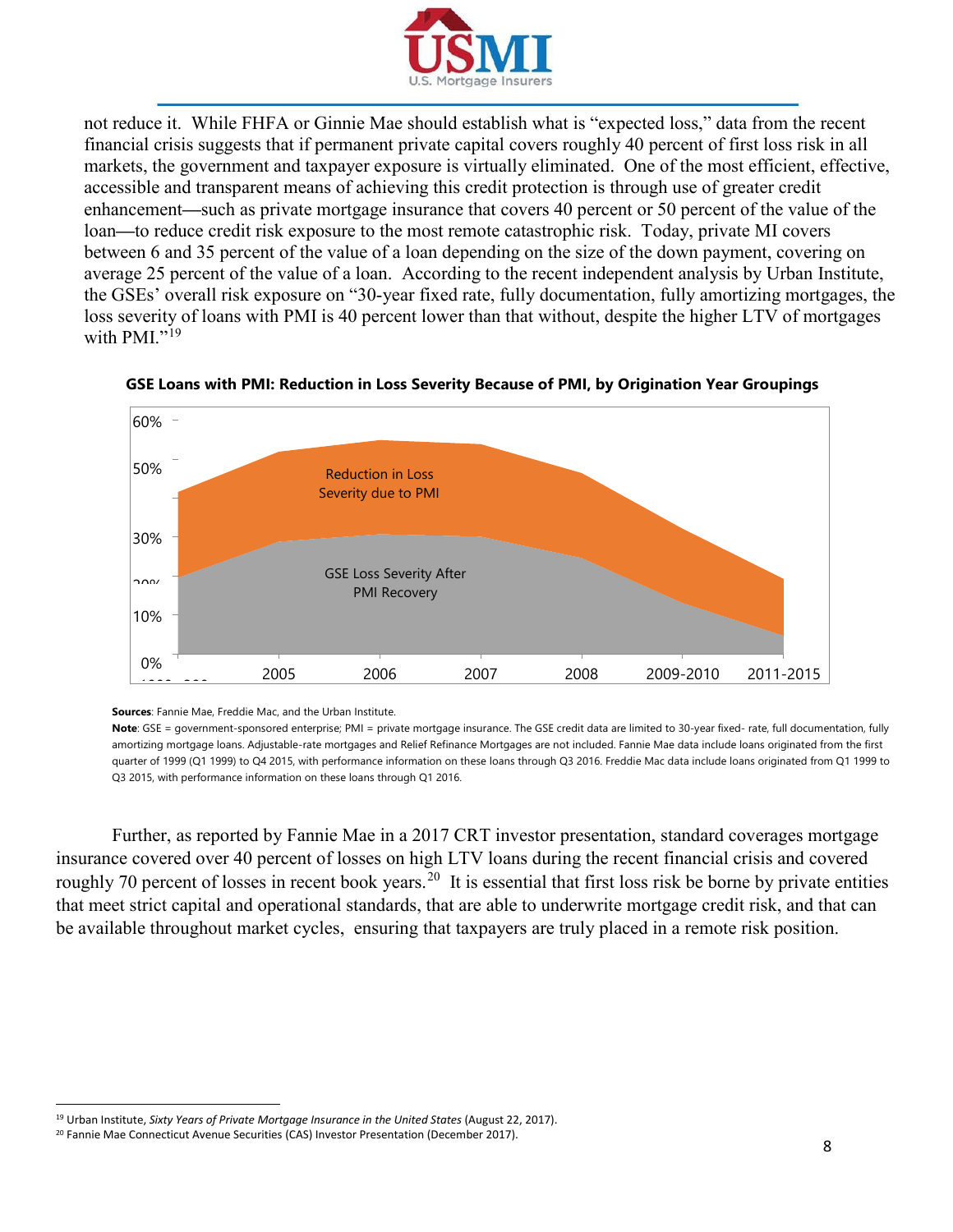



- Standard MI covered over 40% of the losses on high LTV loans in the crisis. Standard has covered approximately 70% for more recent book years Standard MI should reduce GSEs' capital requirement by
- a minimum of 40% Deep cover MI (2x Standard) should reduce capital requirement by 80%



Overall losses hit a high of 4.8% in 2006-2007. Losses in the 60-80LTV bucket hit a high of 4.2% in 2006.

# **Recommendation 2—To Further Protect Taxpayers, the Discussion Draft Should Establish a Coordinated and Consistent Housing Policy Between the Conventional and Government Insured Markets**

- **The Discussion Draft Should Include FHA Reforms.** Reforming the GSEs should not be done in a vacuum and any comprehensive housing finance reform proposal should include FHA Reform considering it represents approximately 30 percent of the insured mortgage market.<sup>[21](#page-8-0)</sup> Any changes to reduce the conventional market (e.g., increasing down payment requirement from three percent to five percent) should also be done for FHA, or else this business will simply go to the 100 percent taxpayer-backed FHA. Without addressing both the conventional and FHA markets, the Discussion Draft would merely shift, rather than reduce, mortgage credit risk in the housing finance system.
- **Establish a Consistent and Coordinated Housing Policy.** For the long-term stability of the nation's housing finance system, it is critical that federal policymakers take a holistic approach to reform in order to create a coordinated housing policy. Federal policy should clarify which borrowers should be served by the conventional market and which are better served by government insurance programs.

# **Recommendation 3—To Promote Stability the Discussion Draft Should Establish a Level Playing Field and Increase Transparency and Accountability**

• **Recommendation for the GSEs Post Conservatorship**. The separation of issuer and credit enhancer roles is a critical first step that must be applied to the GSEs post-conservatorship as well. Further, since being placed in conservatorship, the GSEs have made considerable investments in technology and systems to support the housing finance industry. These include the Common Securitization Platform (CSP), the Single Security Initiative, Day One Certainty/Loan Advisor. USMI strongly supports the transfer of data technology and other intellectual capital to the Mortgage Security Market Exchange as is done in the Discussion Draft and would suggest thorough care be taken to ensure that recent investments made at the GSEs (including the CSP) and Ginnie Mae are leveraged to ensure a well-functioning market.

<span id="page-8-0"></span><sup>21</sup> Inside Mortgage Finance, *Primary Mortgage Insurance Activity* (1Q2018 – 3Q2018).